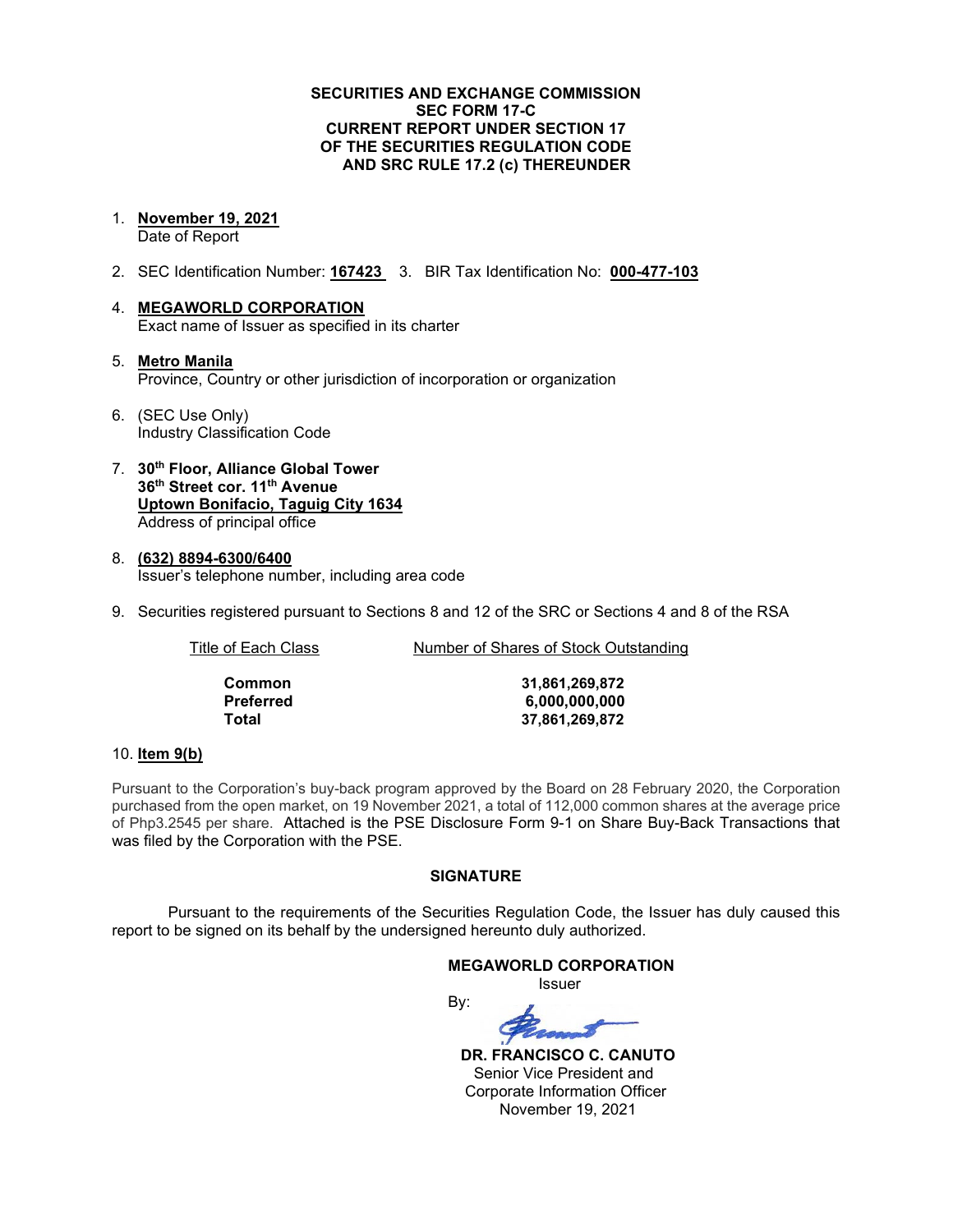## **SECURITIES AND EXCHANGE COMMISSION SEC FORM 17-C**

## **CURRENT REPORT UNDER SECTION 17 OF THE SECURITIES REGULATION CODE AND SRC RULE 17.2(c) THEREUNDER**

| Nov 19, 2021                                                                       | 1. Date of Report (Date of earliest event reported)                                               |  |  |  |  |
|------------------------------------------------------------------------------------|---------------------------------------------------------------------------------------------------|--|--|--|--|
| 2. SEC Identification Number                                                       |                                                                                                   |  |  |  |  |
| 167423                                                                             |                                                                                                   |  |  |  |  |
| 3. BIR Tax Identification No.                                                      |                                                                                                   |  |  |  |  |
| 000-477-103                                                                        |                                                                                                   |  |  |  |  |
|                                                                                    | 4. Exact name of issuer as specified in its charter                                               |  |  |  |  |
| <b>MEGAWORLD CORPORATION</b>                                                       |                                                                                                   |  |  |  |  |
| 5. Province, country or other jurisdiction of incorporation                        |                                                                                                   |  |  |  |  |
| <b>Metro Manila</b>                                                                |                                                                                                   |  |  |  |  |
|                                                                                    | 6. Industry Classification Code(SEC Use Only)                                                     |  |  |  |  |
| 7. Address of principal office<br><b>Taguig City</b><br><b>Postal Code</b><br>1634 | 30th Floor, Alliance Global Tower 36th Street cor. 11th Avenue Uptown Bonifacio,                  |  |  |  |  |
|                                                                                    | 8. Issuer's telephone number, including area code                                                 |  |  |  |  |
| (632) 8894-6300/6400                                                               |                                                                                                   |  |  |  |  |
|                                                                                    | 9. Former name or former address, if changed since last report                                    |  |  |  |  |
| N/A                                                                                |                                                                                                   |  |  |  |  |
|                                                                                    | 10. Securities registered pursuant to Sections 8 and 12 of the SRC or Sections 4 and 8 of the RSA |  |  |  |  |
| <b>Title of Each Class</b>                                                         | Number of Shares of Common Stock Outstanding and Amount of Debt Outstanding                       |  |  |  |  |
| Common                                                                             | 31,861,269,872                                                                                    |  |  |  |  |
| Preferred                                                                          | 6,000,000,000                                                                                     |  |  |  |  |
|                                                                                    | 11. Indicate the item numbers reported herein                                                     |  |  |  |  |
| Item $9(b)$                                                                        |                                                                                                   |  |  |  |  |

The Exchange does not warrant and holds no responsibility for the veracity of the facts and representations contained in all corporate disclosures, including financial reports. All data contained herein are prepared and submitted by the disclosing party to the Exchange, and are disseminated solely for purposes of information. Any questions on the data contained herein should be addressed directly to the Corporate Information Officer of the disclosing party.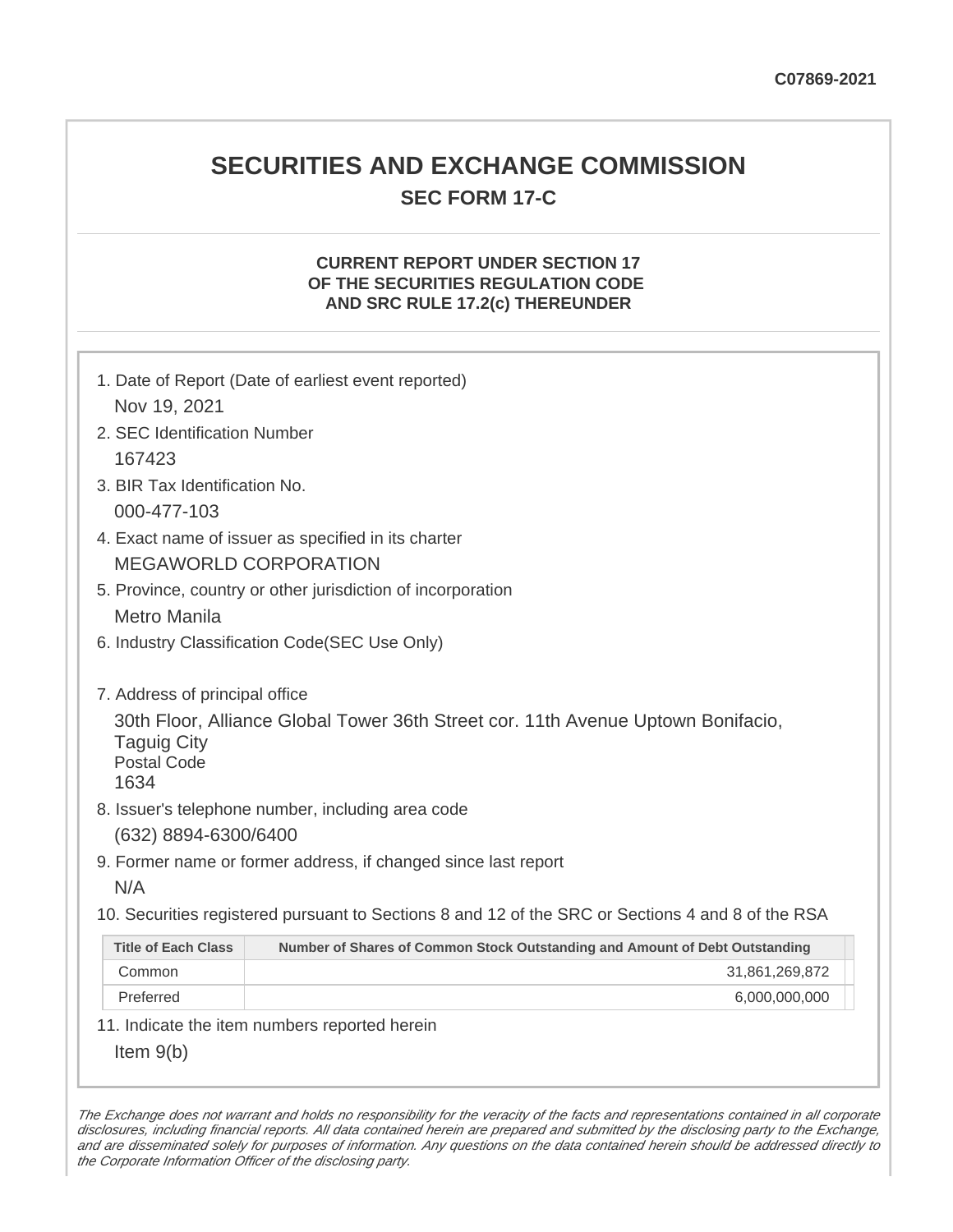

# **Megaworld Corporation MEG**

## **PSE Disclosure Form 9-1 - Share Buy-Back Transactions References: Section 9 of the Revised Disclosure Rules**

**Subject of the Disclosure**

Share Buy-Back Transactions

**Background/Description of the Disclosure**

Pursuant to the Corporation's buy-back program approved by the Board on 28 February 2020, the Corporation purchased from the open market, on 19 November 2021, a total of 112,000 common shares at the average price of Php3.2545 per share.

## **Type of Securities**

- **☑** Common
- □ Preferred N/A
- D Others N/A

### **Details of Share Buy-Back Transaction(s)**

| Date of Transaction | Number of Shares Purchased | <b>Price Per Share</b> |  |
|---------------------|----------------------------|------------------------|--|
| Nov 19, 2021        | 50,000                     | 3.2600                 |  |
| Nov 19, 2021        | 62,000                     | 3.2500                 |  |
|                     | 112,000                    |                        |  |

### **Effects on Number of Shares**

|                                                                                |                     | <b>Before</b>  |  | After          |  |
|--------------------------------------------------------------------------------|---------------------|----------------|--|----------------|--|
| <b>Outstanding Shares</b>                                                      |                     | 31,861,381,872 |  | 31,861,269,872 |  |
| <b>Treasury Shares</b>                                                         |                     | 509,484,000    |  | 509,596,000    |  |
|                                                                                |                     |                |  |                |  |
| <b>Cumulative Number of</b><br><b>Shares Purchased to</b><br>Date <sup>1</sup> | 379,676,000         |                |  |                |  |
| <b>Total Amount</b><br>Appropriated for the<br><b>Buy-Back Program</b>         | Php5,000,000,000.00 |                |  |                |  |